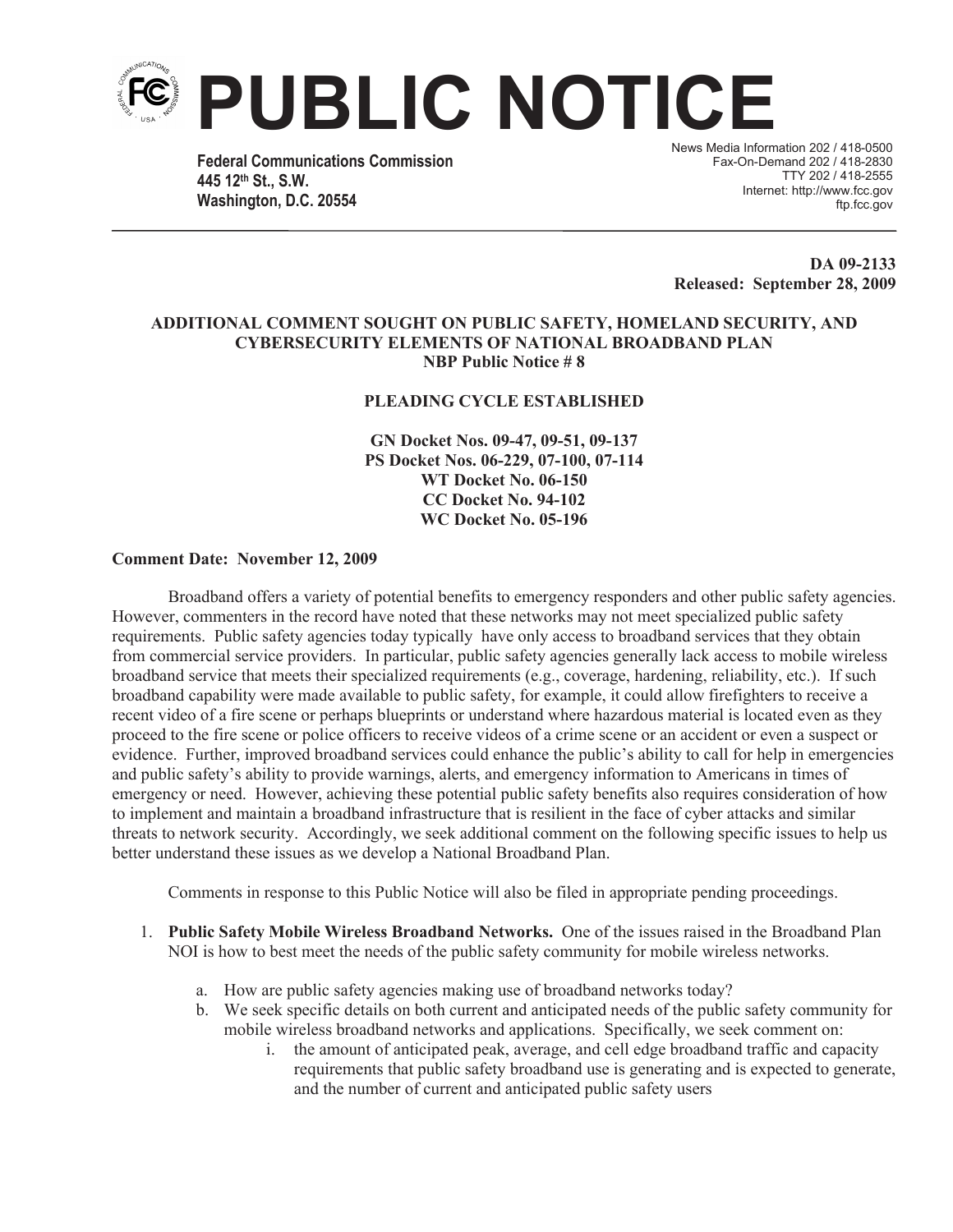- ii. the type of traffic or users' patterns and usages anticipated for broadband services associated with critical, medium and low demand theater operations
- iii. applications support requirements and associated data rates for both the down link and uplink operations and associated Quality of Service requirements
- iv. current and anticipated public safety device and applications needs
- v. the corresponding extent of broadband infrastructure and backhaul that would be required to support public safety applications, and what technologies and solutions do public safety use or anticipate using to meet these requirements
- vi. specific network features and anticipated architecture that will allow the broadband network to operate seamlessly with disaster recovery capabilities nationwide, and the kind of connectivity needed with legacy and other commercial networks
- vii. definition and quantification of both mission critical voice and mission critical data
- viii.specific requirements for hardening of cell sites and other network facilities, and for other requirements of network survivability and disaster recovery
- ix. any studies or other data demonstrating whether and how the requirements needed for urban, suburban, and rural environments currently differ and how they are expected to differ in the future
- c. We also seek concrete, itemized data on costs and resources necessary to satisfy public safety broadband needs for mobile wireless services.
- d. We seek information on experiences and lessons learned to date by current public safety use of mobile wireless broadband networks (whether such networks are commercial or public safetyonly), including use of such networks at central locations (e.g., emergency operations centers) and by public safety personnel in the field.
- e. We seek comment on what particular mobile wireless broadband needs could be satisfied by commercial broadband service providers in the short term and over the long term. Are there any assessment studies or field trials that show areas in which next generation mobile networks (4G) meet or do not meet Public Safety requirements?
- f. Specific to wireless broadband platforms, what is the expected bandwidth usage for anticipated public safety applications in the short and long term?
- g. What actions must the Commission or other entities take to ensure interoperability among public safety broadband systems?
- h. We also seek comment on whether public safety users anticipate using a single network for mobile broadband data and voice services in the short or long term, on the obstacles to such convergence, and on how the Commission could help to address these problems or otherwise support efforts at convergence.
- 2. **Next Generation 911 (NG911).** The Broadband Plan NOI has also been exploring whether the American public could use broadband technologies to better communicate with emergency responders when they make 9-1-1 calls.
	- a. What are the broadband infrastructure requirements necessary to support deployment of NG 911 capability?
	- b. Have NG911 technical standards been completely defined? If not, what has been done and what remains outstanding? Where is the associated equipment in the development pipeline?
	- c. To what extent are NG911 and near-NG911 technologies and services being deployed today? What states/regions/municipalities have already deployed these technologies and services or are on a path to doing so in the near-term? What factors have encouraged these deployments?
	- d. Are there regulatory roadblocks that may be restricting more vigorous NG 911 deployment? Which of these are within the Commission's jurisdiction and what actions should the Commission take in this regard?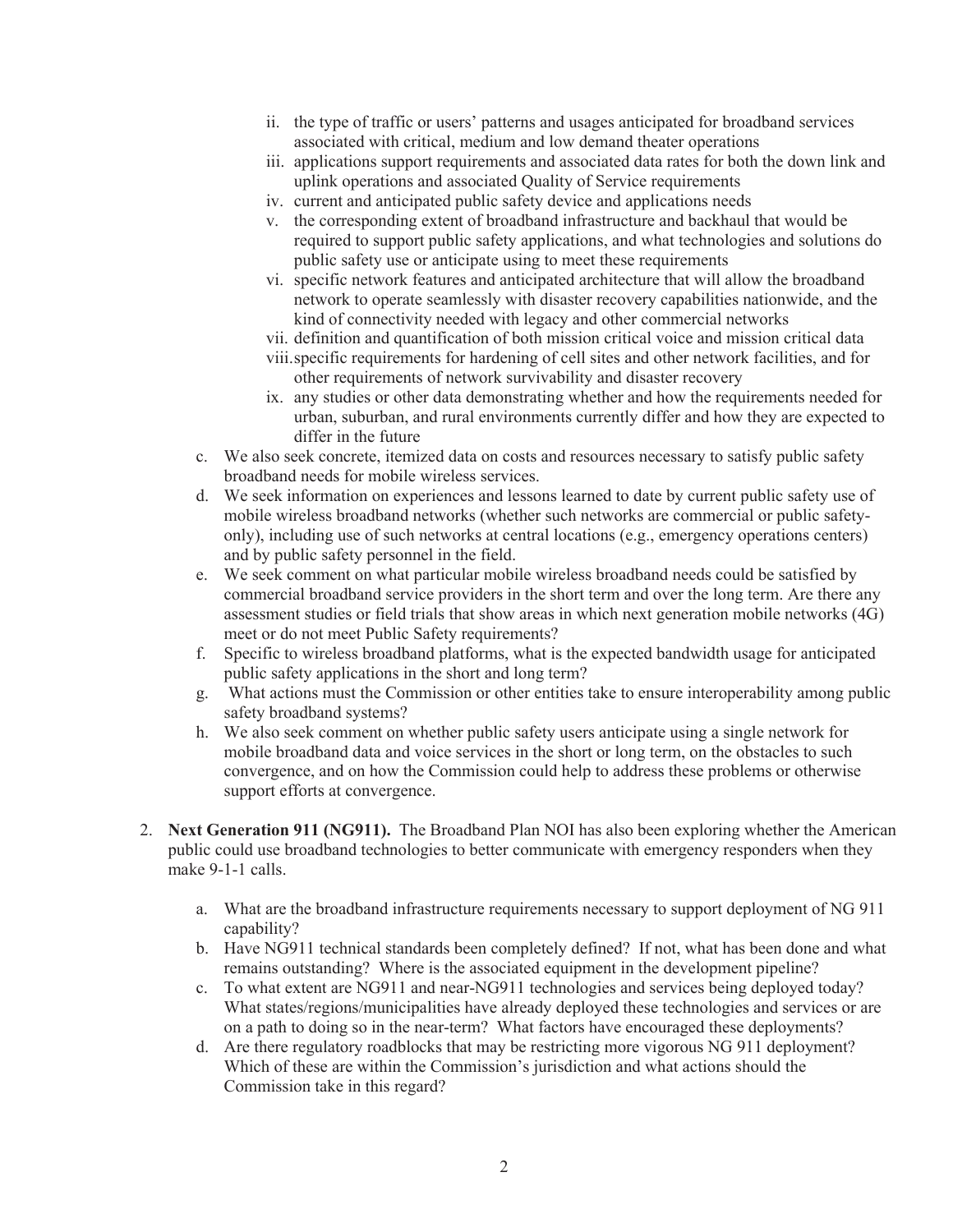- e. What technologies are available or under development in the NG911 environment to facilitate automatic location identification? How can this data be made useful to Public Safety Answering Points (PSAPs)?
- f. What does the public safety community, including PSAPs, need to do to enable emerging internet applications that reliably deliver voice, video and data information to PSAPs? What is the best architecture and means to accomplish this?
- 3. **Cyber security.** Another important issue the Broadband Plan NOI has been examining the survivability of broadband networks and cyber security.
	- a. What type of computer-based attacks against government or commercial computer systems or networks (i.e. cyber attacks) are occurring or are anticipated to occur, and what are other federal agencies, commercial, and other entities doing to prevent, detect and respond to cyber attacks?
	- b. How are other federal agencies of the United States and other governments collaborating with the communications segment to prevent, detect, and respond to cyber attacks?
	- c. What market incentives exist for commercial communications providers, large and small, to invest in secure infrastructure? (i.e., how do we avoid externalities?)
	- d. Do end-users have sufficient independent information to make good decisions between communications providers that may differ in the extent to which they implement cyber security measures?
	- e. How widely are cyber security best practices implemented by communications providers and what are these best practices?
	- f. What are the specific wireless network features and handset features and capabilities necessary to combat such attacks?

## 4. **Alerting.**

- a. To what extent are broadband technologies currently being used as part of public emergency alert and warning systems? Please provide specific descriptions of their use as part of these systems, including system capabilities and limitations and examples of jurisdictions where such systems are currently in use.
- b. How can broadband technologies improve the effectiveness of emergency alerts for all Americans, including people with disabilities, people living in rural areas and people who do not speak English? Comments should include information on improvements to message content, geographic targeting, system security, and speed of message transmission from the alert initiating government agency to the public.

This matter shall be treated as a "permit-but-disclose" proceeding in accordance with the Commission's *ex parte* rules. *See* 47 C.F.R. §§ 1.1200, 1.1206. Persons making oral *ex parte* presentations are reminded that memoranda summarizing the presentations must contain summaries of the substance of the presentations and not merely a listing of the subjects discussed. More than a one- or two-sentence description of the views and arguments presented generally is required. *See* 47 C.F.R. § 1.1206(b). Other rules pertaining to oral and written *ex parte* presentations in permit-but-disclose proceedings are set forth in section 1.1206(b) of the Commission's rules, 47 C.F.R. § 1.1206(b).

**All comments should refer to GN Docket Nos. 09-47, 09-51, and 09-137. Comments in response to this Public Notice will also be filed in appropriate pending proceedings. Please title comments responsive to this Notice as "Comments—NBP Public Notice # 8." Further, we strongly encourage parties to develop responses to this Notice that adhere to the organization and structure of the questions in this Notice**.